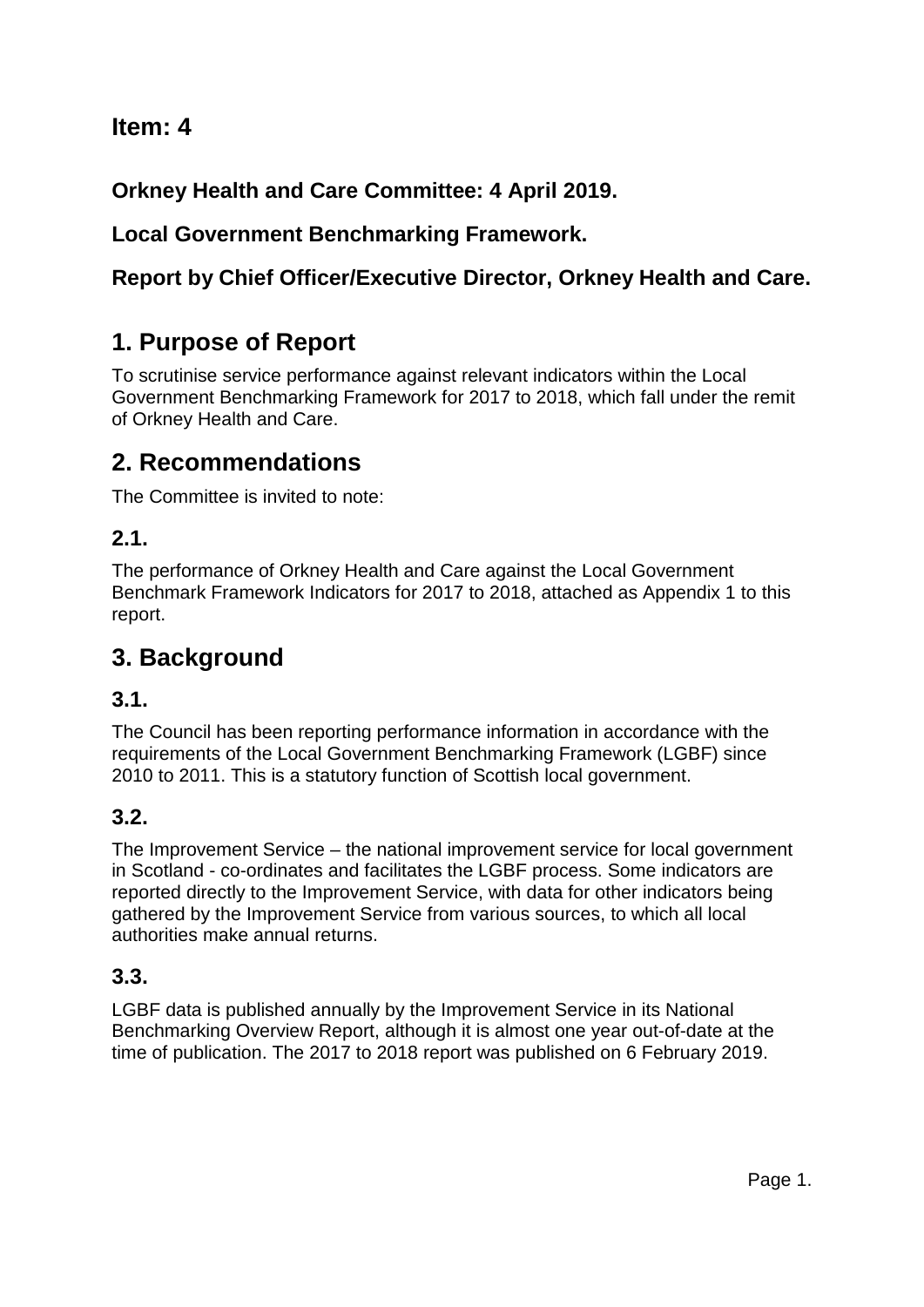## **4. Response to the Best Value Assurance Report 2017**

## **4.1.**

Although the Council has reported its performance in accordance with the LGBF requirements for several years, primarily through its Annual Performance Report, it was agreed by the Policy and Resources Committee on 17 April 2018 that in 2019 this information would also be reported to service committees for scrutiny.

## **4.2.**

This commitment is part of the Council's response to recommendations in the Best Value Assurance Report, which was published in December 2017. This has subsequently been incorporated into the Council Delivery Plan 2018 to 2023.

## **5. Performance**

### **5.1.**

Appendix 1 sets out the performance against the Local Government Benchmark indicators in 2017 to 2018 which fall under the remit of Orkney Health and Care. This includes comparisons with previous years' performance, the Scottish average, and other local authorities in Orkney's benchmarking 'family groups'. For some indicators officers have also provided some additional context where it is felt this would be beneficial to help explain the performance.

### **5.2.**

For Children's Services, Adult Social Care Services and Housing Services indicators, similar local authorities are grouped by their level of deprivation. For these indicators Orkney's family group includes:

- East Renfrewshire Council.
- East Dunbartonshire Council.
- Aberdeenshire Council.
- City of Edinburgh Council.
- Perth and Kinross Council.
- Aberdeen City Council.
- Shetland Islands Council.

#### **5.3.**

For Corporate Services, Economic Development, Environmental Services and Culture and Leisure Services, similar local authorities are grouped by their population density. For these indicators Orkney's family group includes:

- Western Isles Council.
- Argyll and Bute Council.
- Shetland Islands Council.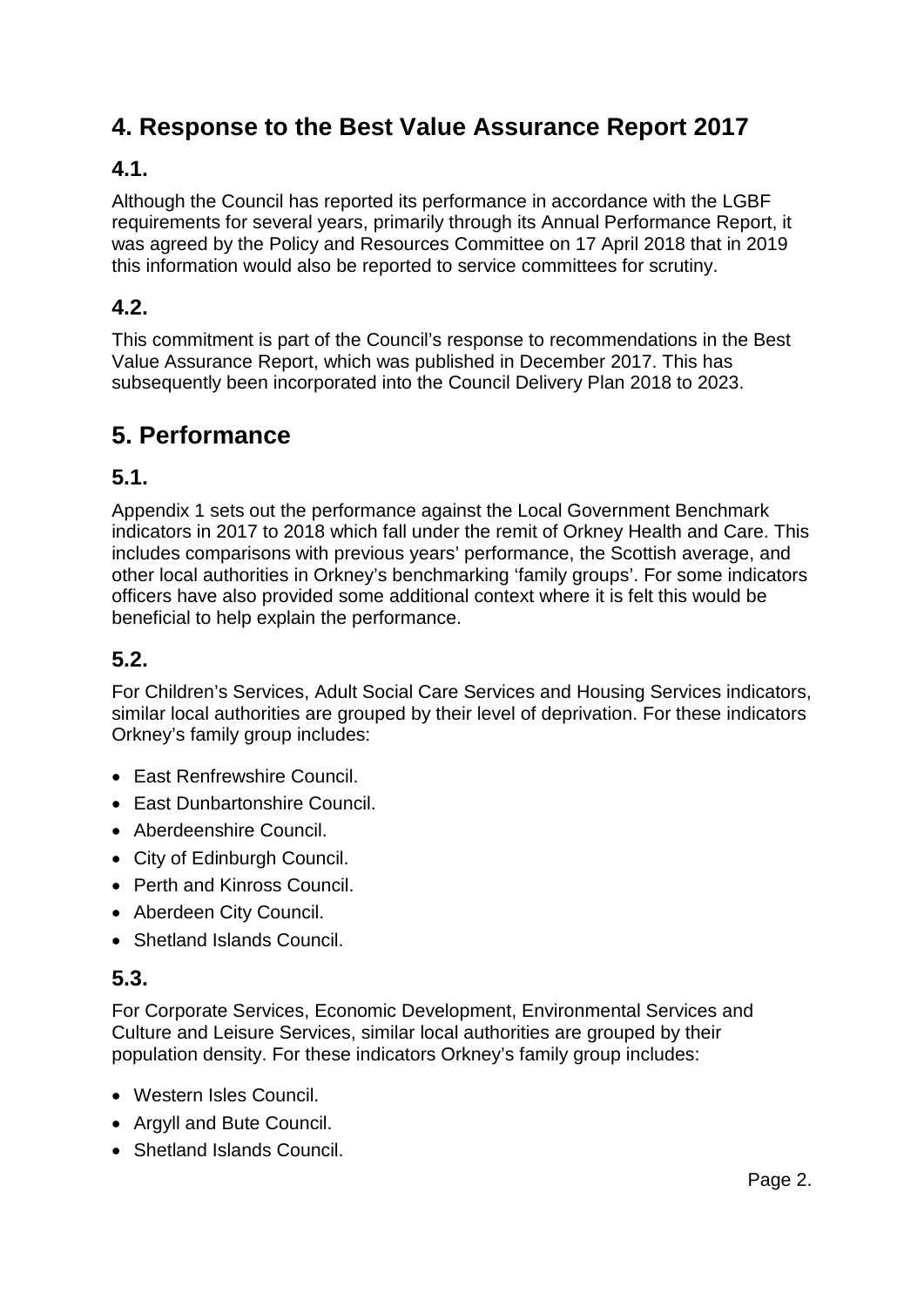- Highland Council.
- Scottish Borders Council.
- Dumfries and Galloway Council.
- Aberdeenshire Council.

### **5.4.**

It should be noted that the monitoring periods for some of the indicators may differ. For example, most are for 2017 to 2018, but some maybe for 2015 to 2018 or 2014 to 2018. This is because all the indicators are calculated from national figures and are generated by different organisations for different purposes.

## **6. Links to Council Plan**

### **6.1.**

The proposals in this report support and contribute to improved outcomes for communities as outlined in the Council Plan strategic priority theme of Cross-Cutting Priorities.

## **6.2.**

The proposals in this report relate directly to the Priority - To deliver the actions and targets in the Best Value Assurance Report recommended by the Accounts Commission, and specifically to action 5(b) - Report Local Government Benchmark Indicators to Service Committees.

## **7. Financial Implications**

All 32 Scottish local authorities pay an annual rate to the Improvement Service for participation in the LGBF. In 2017 to 2018 this was £2,032, which increased to £2,516 for 2018 to 2019. For this, the Improvement Service provides local authorities with data services and co-ordination of family group activity.

## **8. Legal Aspects**

There are no legal aspects arising from this report.

## **9. Contact Officers**

Sally Shaw, Chief Officer/Executive Director Orkney Health and Care, extension 2601, Email [sally.shaw@orkney.gov.uk](mailto:sally.shaw@orkney.gov.uk)

Scott Hunter, Head of Children and Families, Criminal Justice and Chief Social Work Officer, extension 2611, Email [scott.hunter@orkney.gov.uk](mailto:scott.hunter@orkney.gov.uk)

Lynda Bradford, Acting Head of Health and Community Care, extension 2611, Email [lynda.bradford@orkney.gov.uk](mailto:lynda.bradford@orkney.gov.uk)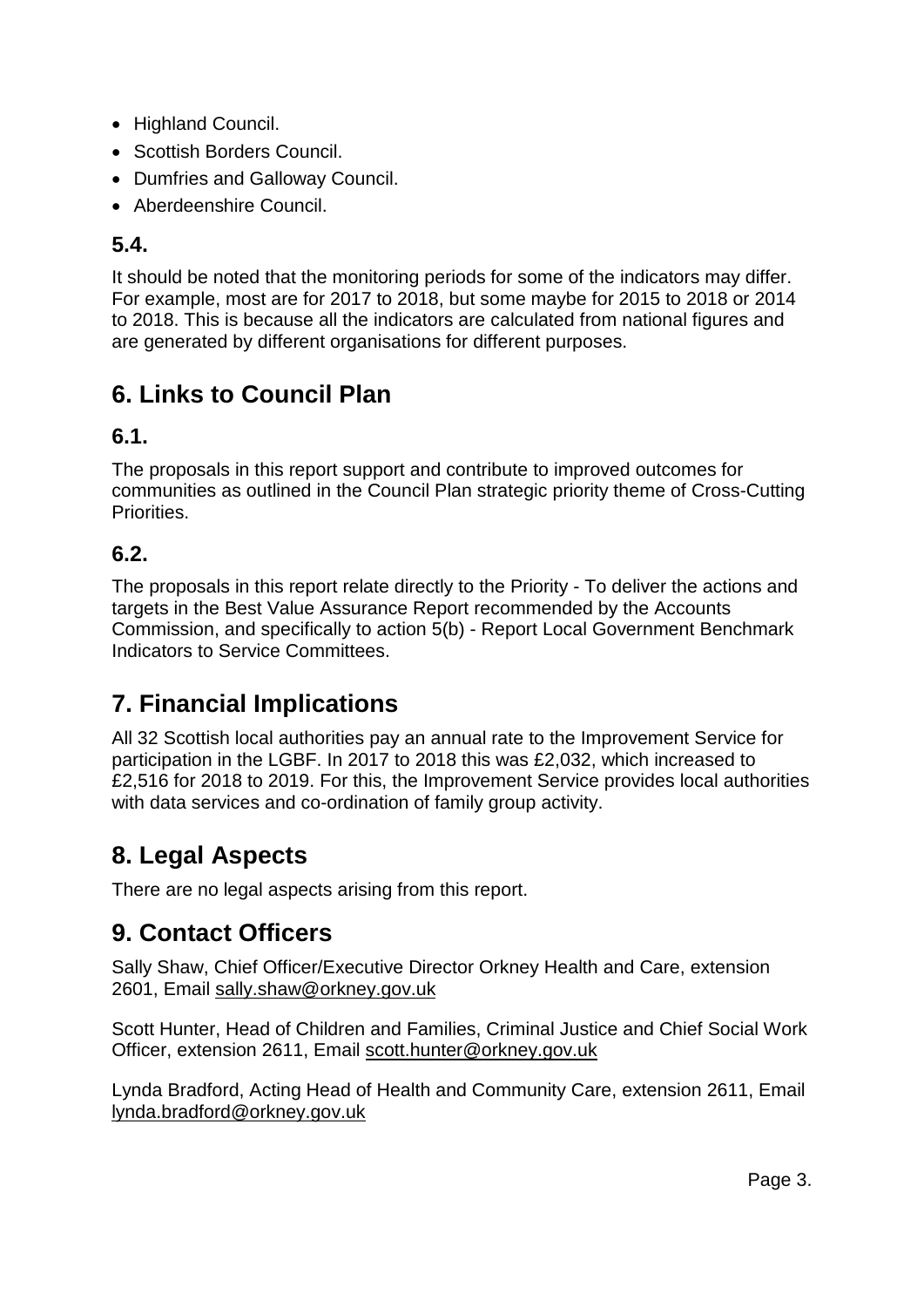# **10. Appendix**

Appendix 1: Performance of Orkney Health and Care against the LGBF indicators 2017 to 2018.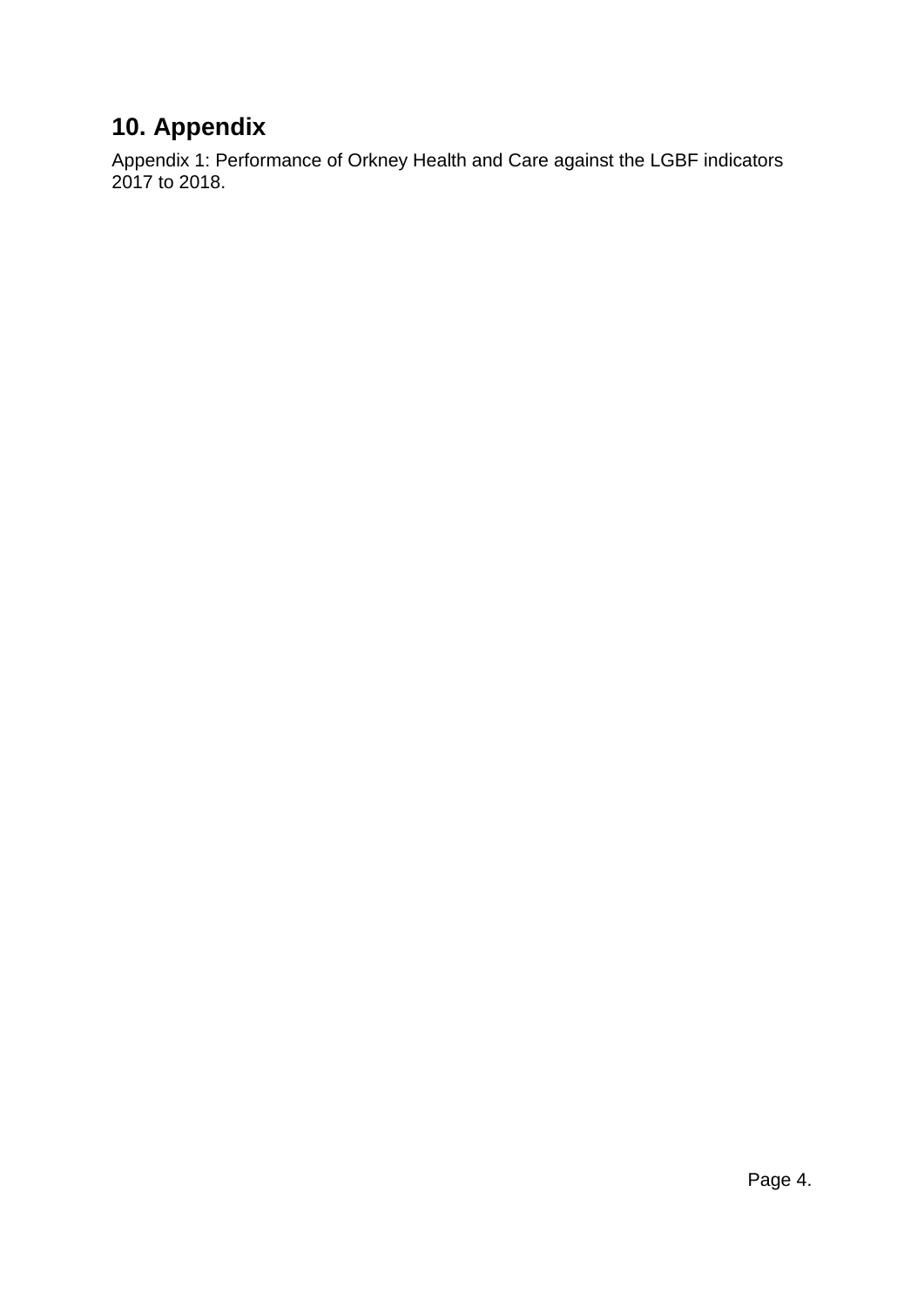### **Local Government Benchmark Framework Indicators 2017/18**

#### **ADULT SOCIAL CARE**

#### **SW1 – Home care costs per hour for people aged 65 or over**

In 2017/18, the hourly cost of providing home care for people aged 65 or over in Orkney was £37.33, which is more than the 2016/17 figure of £36.09, and the 2017/18 Scottish average of £23.76.

Here in Orkney, we provide home care services within the Council rather than through contracting out to private providers, as may be the case with some other Scottish councils. Although there would likely be savings by contracting out home care to the private sector, this is not possible in Orkney due to the current small-scale of private sector providers who could take on the delivery of this service.



#### **SW2 – Self-directed support (direct payments + managed personalised budgets) spend on adults 18+ as a percentage of total social work spend on adults 18+**

In 2017/18, 6.39% of Orkney's total social work spend went on self-directed support for adults aged 18 years and over, which is more than the 2016/17 figure of 5.15%, but less than the 2017/18 Scottish average of 6.74%.

However, if we were to think about the number of people who opt to direct their own support, rather than the percentage of social work spend, Orkney would be the highest. In other areas, support packages, particularly complex, large support packages, can be purchased from third sector or private providers. In Orkney there are few such organisations and most people opt to employ personal assistants to provide their support. Larger and complex packages continue to be provided by the Council. For this reason, the monetary value of our self-directed support spend is less than the Scottish average.



**Rank out of 32 Scottish Councils**  $2016/17 = 12$  $2017/18 = 9$ **Up three places --------** Orkney

| -------                    |
|----------------------------|
| <b>Family Group Median</b> |
| Scottish average           |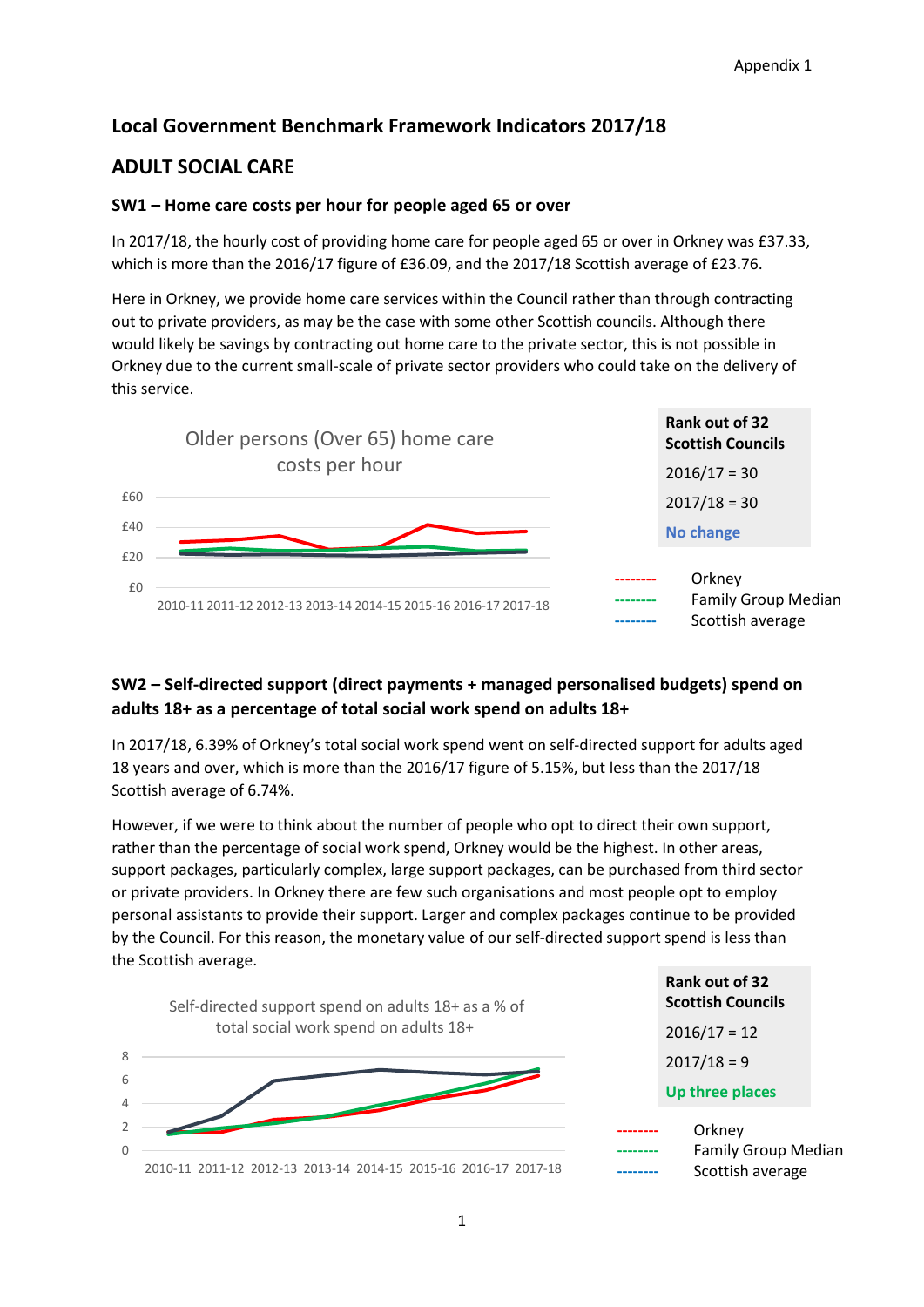#### **SW3a – The percentage of people aged 65 and over with long-term care needs who are receiving personal care at home**

In 2017/18, 67.54% of people with long-term care needs in Orkney were receiving care at home, which is more than the 2016/17 figure of 64.81%, and the 2017/18 Scottish average of 61.72%.



#### **SW4a – The percentage of adults receiving any care or support who rate it as excellent or good.**

In 2017/18, 94.32% of adults receiving care or support in Orkney rated it as excellent or good, which is better that the 2015/16 figure of 86.93%, and the 2017/18 Scottish average of 80.18%.